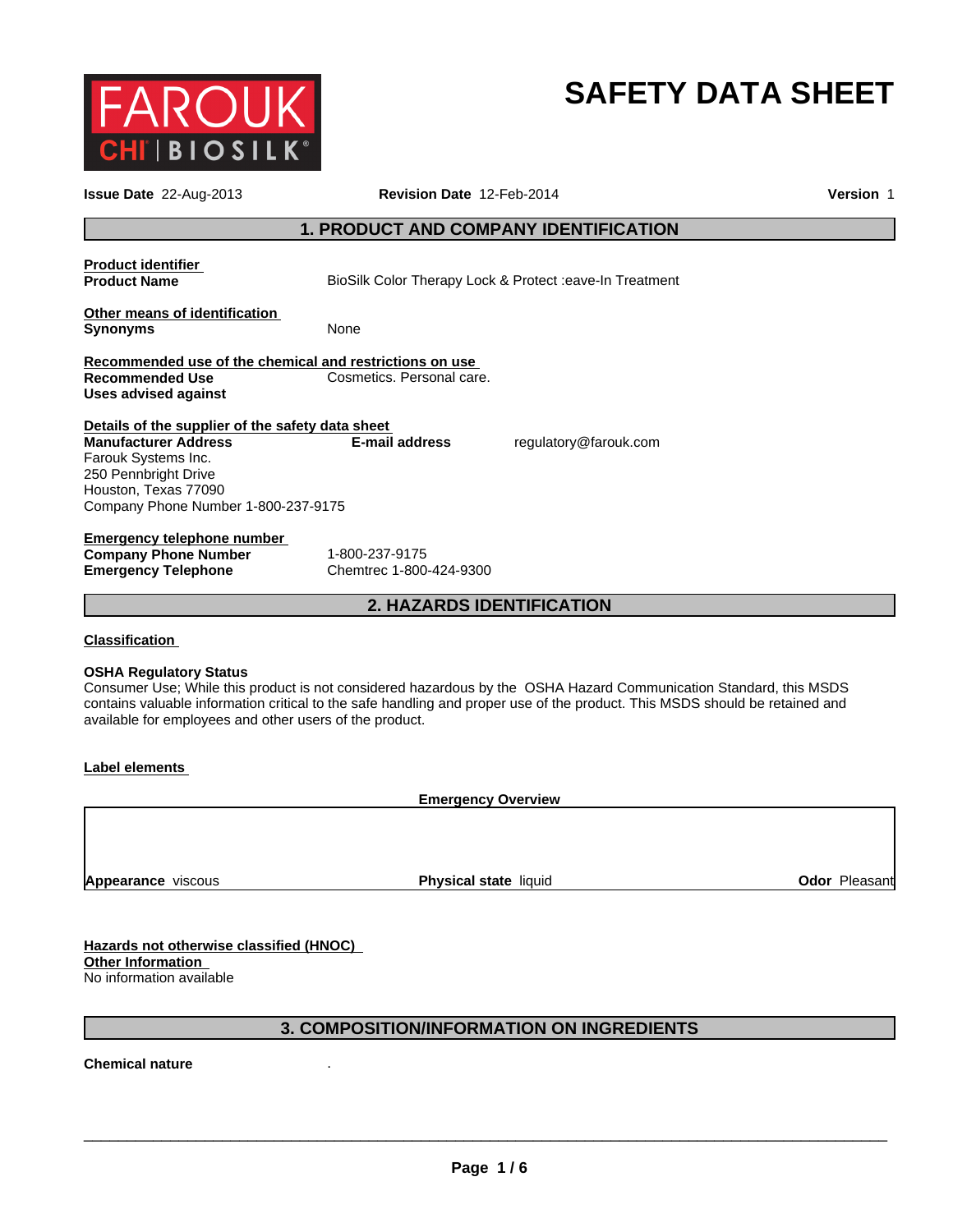| Composition: | Agua/Water/Eau, Sodium C14-16 Olefin Sulfonate, Cocamidopropyl Betaine, Glycerin, Cocamidopropyl<br>Hydroxysultaine, Acrylates Copolymer, Fragrance (Parfum), Aspalathus Linearis Leaf Extract, |
|--------------|-------------------------------------------------------------------------------------------------------------------------------------------------------------------------------------------------|
|              | Maltodextrin, Phyllostachis Bambusoides Rhizome (Bamboo) Extract, Ribes Grossularia Fruit                                                                                                       |
|              | (Gooseberry) Extract, Hydrolyzed Silk, Panthenol, Benzophenone-4, Quaternium-96,                                                                                                                |
|              | Rapeseedamidopropyl Ethyldimonium Ethosulfate, Dipropylene Glycol, Propanediol, Polyquaternium-7,                                                                                               |
|              | Disodium EDTA, Glycol Distearate, Steareth-4, Disodium Laureth Sulfosuccinate, Phenoxyethanol,                                                                                                  |
|              | MethylisothiazolinoneBis-Diisopropanolamino-PG-Propyl Dimethicone/Bis-Isobutyl PEG-14 Copolymer,                                                                                                |
|              | Polysorbate 20, Butyloctanol, PEG-150 Pentaerythrityl Tetrastearate, PEG-6 Caprylic/Capric                                                                                                      |
|              | Glycerides, Glycolic Acid, Hexyl Cinnamal, Butylphenyl Methylpropional, Benzyl Benzoate, Limonene,<br>Linalool:                                                                                 |

### **4. FIRST AID MEASURES**

#### **First aid measures**

| Eye contact                                                 | Rinse thoroughly with plenty of water for at least 15 minutes, lifting lower and upper eyelids.<br>If discomfort of irritation persists, seek medical attention.                   |
|-------------------------------------------------------------|------------------------------------------------------------------------------------------------------------------------------------------------------------------------------------|
| <b>Skin Contact</b>                                         | If skin problems occur, discontinue use. If symptoms persist, seek medical attention.                                                                                              |
| <b>Inhalation</b>                                           | Should overexposure occur or victim show signs of immediate distress, remove victim to<br>fresh air.                                                                               |
| <b>Ingestion</b>                                            | In case of accidental ingestion, DO NOT INDUCE VOMITING. Contact Poison Control<br>Center or local emergency telephone number for assistance. Seek immediate medical<br>attention. |
| Most important symptoms and effects, both acute and delayed |                                                                                                                                                                                    |
| <b>Symptoms</b>                                             | No information available.                                                                                                                                                          |
|                                                             | Indication of any immediate medical attention and special treatment needed                                                                                                         |
|                                                             |                                                                                                                                                                                    |

**Note to physicians** Treat symptomatically.

# **5. FIRE-FIGHTING MEASURES**

#### **Suitable extinguishing media**

Dry chemical, CO2, alcohol-resistant foam or water spray.

**Unsuitable extinguishing media** Caution: Use of water spray when fighting fire may be inefficient.

#### **Specific hazards arising from the chemical**

No information available.

**Explosion data Sensitivity to Mechanical Impact** None. **Sensitivity to Static Discharge** None.

#### **Protective equipment and precautions for firefighters**

As in any fire, wear self-contained breathing apparatus pressure-demand, MSHA/NIOSH (approved or equivalent) and full protective gear.

**Flash point** Not Applicable

\_\_\_\_\_\_\_\_\_\_\_\_\_\_\_\_\_\_\_\_\_\_\_\_\_\_\_\_\_\_\_\_\_\_\_\_\_\_\_\_\_\_\_\_\_\_\_\_\_\_\_\_\_\_\_\_\_\_\_\_\_\_\_\_\_\_\_\_\_\_\_\_\_\_\_\_\_\_\_\_\_\_\_\_\_\_\_\_\_\_\_\_\_ **6. ACCIDENTAL RELEASE MEASURES Personal precautions, protective equipment and emergency procedures**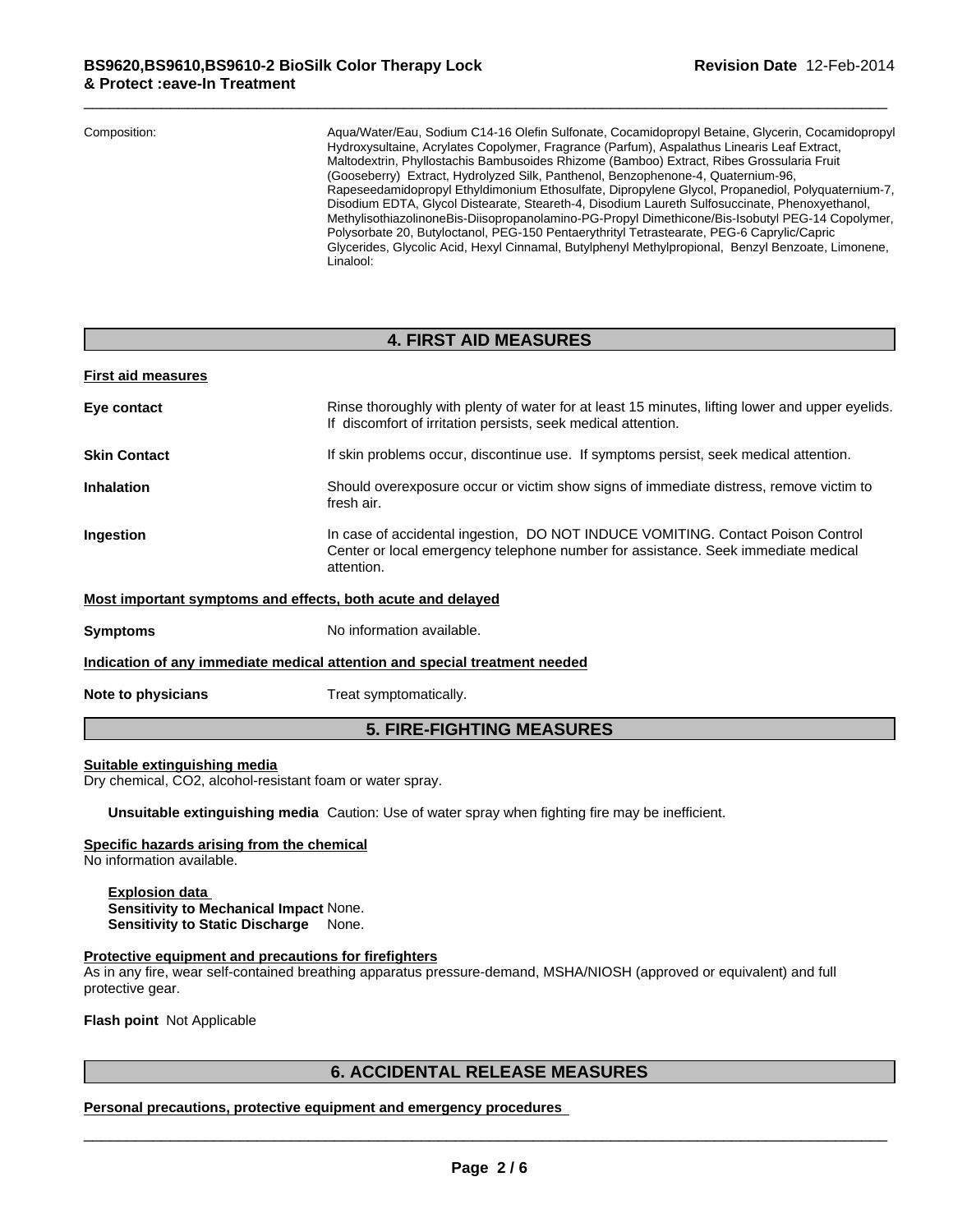| <b>Personal precautions</b>                                                                                                                                                                        | Ensure adequate ventilation, especially in confined areas.                                                                                                                                                                                                                                                                       |  |  |
|----------------------------------------------------------------------------------------------------------------------------------------------------------------------------------------------------|----------------------------------------------------------------------------------------------------------------------------------------------------------------------------------------------------------------------------------------------------------------------------------------------------------------------------------|--|--|
| <b>Environmental precautions</b>                                                                                                                                                                   |                                                                                                                                                                                                                                                                                                                                  |  |  |
| <b>Environmental precautions</b>                                                                                                                                                                   | See Section 12 for additional ecological information.                                                                                                                                                                                                                                                                            |  |  |
| Methods and material for containment and cleaning up                                                                                                                                               |                                                                                                                                                                                                                                                                                                                                  |  |  |
| Prevent further leakage or spillage if safe to do so.<br><b>Methods for containment</b><br>Pick up and transfer to properly labeled containers.<br>Methods for cleaning up                         |                                                                                                                                                                                                                                                                                                                                  |  |  |
|                                                                                                                                                                                                    |                                                                                                                                                                                                                                                                                                                                  |  |  |
| <b>Precautions for safe handling</b>                                                                                                                                                               |                                                                                                                                                                                                                                                                                                                                  |  |  |
| Advice on safe handling                                                                                                                                                                            | Keep away from heat, sparks, flame and other sources of ignition (i.e., pilot lights, electric<br>motors and static electricity).                                                                                                                                                                                                |  |  |
| Conditions for safe storage, including any incompatibilities                                                                                                                                       |                                                                                                                                                                                                                                                                                                                                  |  |  |
| <b>Storage Conditions</b><br>Keep away from heat, sparks, flame and other sources of ignition (i.e., pilot lights, electric<br>motors and static electricity). Incompatible with oxidizing agents. |                                                                                                                                                                                                                                                                                                                                  |  |  |
| Incompatible materials<br>None known based on information supplied.                                                                                                                                |                                                                                                                                                                                                                                                                                                                                  |  |  |
|                                                                                                                                                                                                    | 8. EXPOSURE CONTROLS/PERSONAL PROTECTION                                                                                                                                                                                                                                                                                         |  |  |
| <b>Control parameters</b>                                                                                                                                                                          |                                                                                                                                                                                                                                                                                                                                  |  |  |
| <b>Exposure Guidelines</b>                                                                                                                                                                         | This product, as supplied, does not contain any hazardous materials with occupational                                                                                                                                                                                                                                            |  |  |
| <b>Appropriate engineering controls</b>                                                                                                                                                            | exposure limits established by the region specific regulatory bodies.                                                                                                                                                                                                                                                            |  |  |
| <b>Engineering Controls</b>                                                                                                                                                                        | None under normal use conditions.                                                                                                                                                                                                                                                                                                |  |  |
|                                                                                                                                                                                                    | Individual protection measures, such as personal protective equipment                                                                                                                                                                                                                                                            |  |  |
| <b>Eye/face protection</b>                                                                                                                                                                         | No special technical protective measures are necessary.                                                                                                                                                                                                                                                                          |  |  |
| Skin and body protection                                                                                                                                                                           | No special technical protective measures are necessary.                                                                                                                                                                                                                                                                          |  |  |
| <b>Respiratory protection</b>                                                                                                                                                                      | If exposure limits are exceeded or irritation is experienced, NIOSH/MSHA approved<br>respiratory protection should be worn. Positive-pressure supplied air respirators may be<br>required for high airborne contaminant concentrations. Respiratory protection must be<br>provided in accordance with current local regulations. |  |  |

**General Hygiene Considerations** Wash contaminated clothing before reuse.

# **9. PHYSICAL AND CHEMICAL PROPERTIES**

#### **Information on basic physical and chemical properties**

| <b>Physical state</b><br>Appearance<br><b>Color</b> | liquid<br>viscous<br>clear                | Odor<br>Odor threshold | Pleasant<br>No information available |
|-----------------------------------------------------|-------------------------------------------|------------------------|--------------------------------------|
| <b>Property</b><br>рH                               | <b>Values</b><br>No information available | Remarks • Method       |                                      |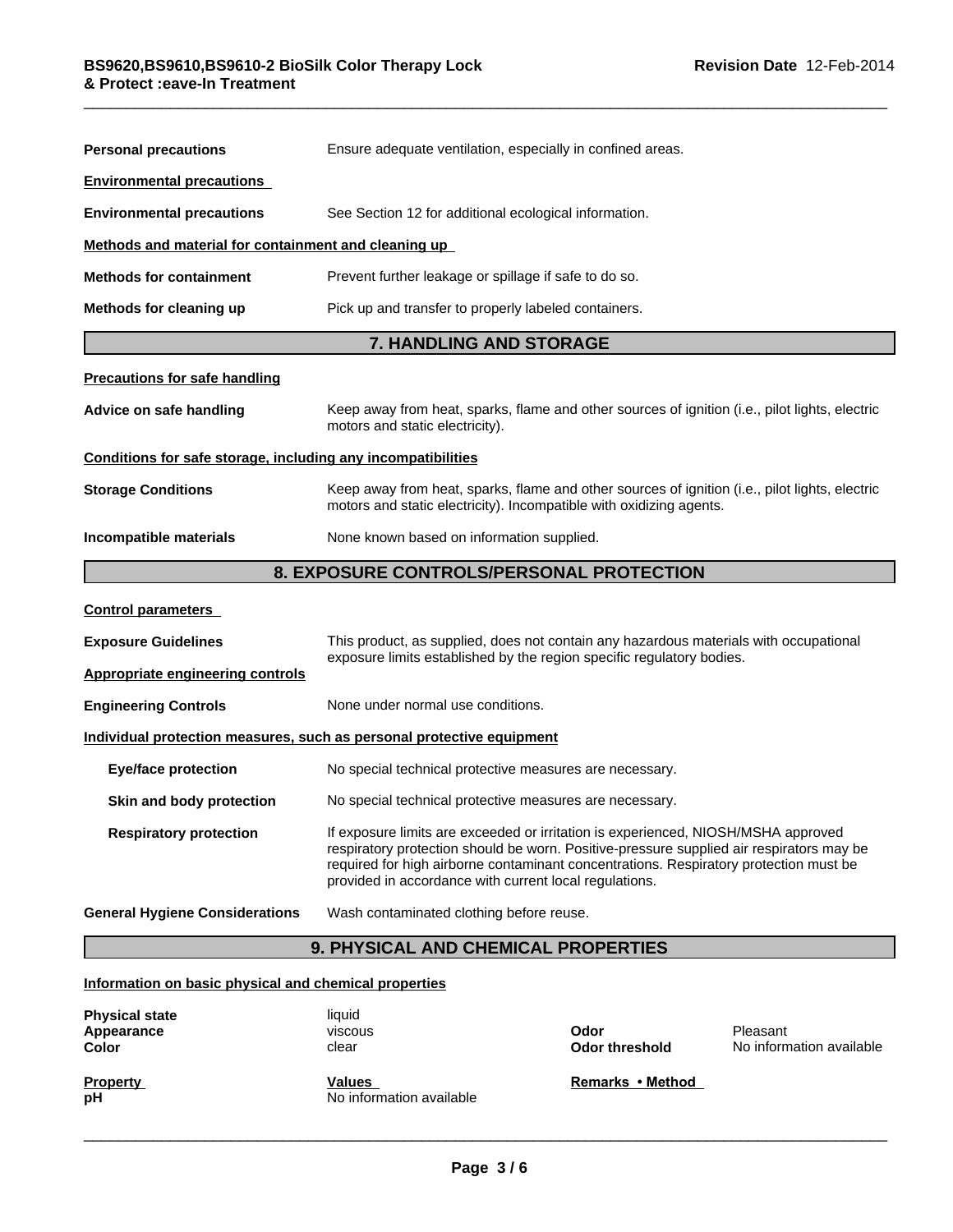| <b>Melting point/freezing point</b><br>Boiling point / boiling range<br><b>Flash point</b><br><b>Evaporation rate</b><br>Flammability (solid, gas)<br><b>Flammability Limit in Air</b> | Not Applicable<br>> No information available 212 °F<br>Not Applicable<br>Not Applicable<br>Not Applicable |
|----------------------------------------------------------------------------------------------------------------------------------------------------------------------------------------|-----------------------------------------------------------------------------------------------------------|
| Upper flammability limit                                                                                                                                                               | No information available                                                                                  |
| Lower flammability limit                                                                                                                                                               | No information available                                                                                  |
| Vapor pressure                                                                                                                                                                         | Not Applicable                                                                                            |
| Vapor density                                                                                                                                                                          | Not Applicable                                                                                            |
| <b>Specific Gravity</b>                                                                                                                                                                | Not Applicable                                                                                            |
| <b>Water solubility</b>                                                                                                                                                                | Insoluble in water                                                                                        |
| <b>Viscosity</b>                                                                                                                                                                       | 3300-4500                                                                                                 |
| <b>Other Information</b>                                                                                                                                                               |                                                                                                           |
| <b>Molecular weight</b>                                                                                                                                                                | Not Applicable                                                                                            |
| <b>VOC Content (%)</b>                                                                                                                                                                 | No information available                                                                                  |
| <b>Density</b>                                                                                                                                                                         | Not Applicable                                                                                            |

# **10. STABILITY AND REACTIVITY**

#### **Reactivity**  No data available

### **Chemical stability**

Stable under recommended storage conditions.

#### **Possibility of Hazardous Reactions**

None under normal processing.

**Hazardous polymerization** Hazardous polymerization does not occur.

#### **Conditions to avoid**

Extremes of temperature and direct sunlight.

#### **Incompatible materials**

None known based on information supplied.

#### **Hazardous Decomposition Products**

None known based on information supplied.

# **11. TOXICOLOGICAL INFORMATION**

#### **Information on likely routes of exposure**

| <b>Product Information</b> | No data available  |
|----------------------------|--------------------|
| <b>Inhalation</b>          | No data available. |
| Eye contact                | No data available. |
| <b>Skin Contact</b>        | No data available. |
| Ingestion                  | No data available. |

### **Information on toxicological effects**

**Symptoms** No information available.

 $\overline{\phantom{a}}$  ,  $\overline{\phantom{a}}$  ,  $\overline{\phantom{a}}$  ,  $\overline{\phantom{a}}$  ,  $\overline{\phantom{a}}$  ,  $\overline{\phantom{a}}$  ,  $\overline{\phantom{a}}$  ,  $\overline{\phantom{a}}$  ,  $\overline{\phantom{a}}$  ,  $\overline{\phantom{a}}$  ,  $\overline{\phantom{a}}$  ,  $\overline{\phantom{a}}$  ,  $\overline{\phantom{a}}$  ,  $\overline{\phantom{a}}$  ,  $\overline{\phantom{a}}$  ,  $\overline{\phantom{a}}$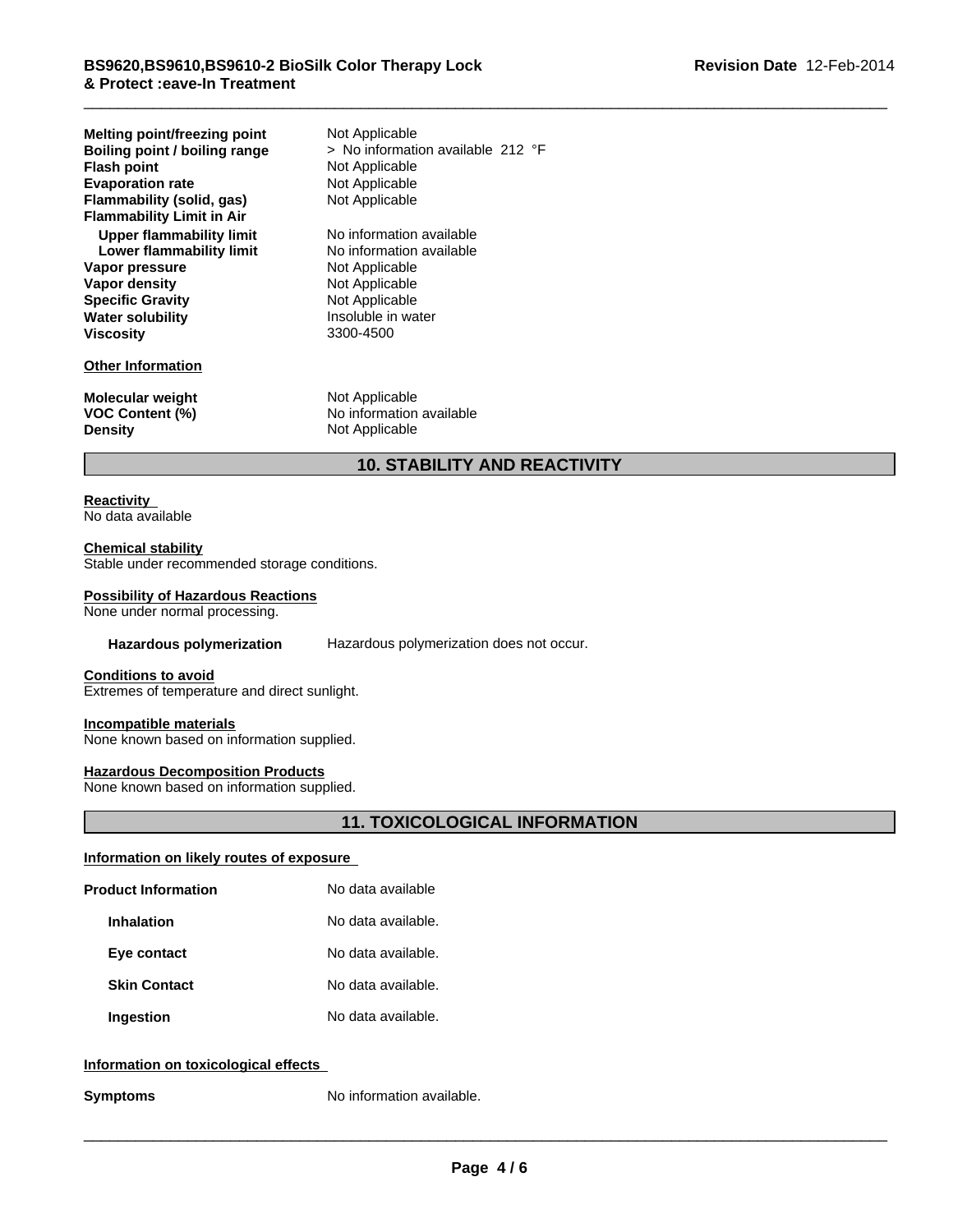#### **Delayed and immediate effects as well as chronic effects from short and long-term exposure**

| No information available. |
|---------------------------|
| No information available. |
| No information available. |
| No information available. |
| No information available. |
| No information available. |
| No information available. |
|                           |

### **Numerical measures of toxicity - Product Information**

## **12. ECOLOGICAL INFORMATION**

**Ecotoxicity** 

#### **Persistence and degradability** No information available.

### **Bioaccumulation**

No information available.

| Other adverse effects         | No information available                                             |
|-------------------------------|----------------------------------------------------------------------|
|                               | <b>13. DISPOSAL CONSIDERATIONS</b>                                   |
| Waste treatment methods       |                                                                      |
| <b>Disposal of wastes</b>     | Dispose of contents/containers in accordance with local regulations. |
| <b>Contaminated packaging</b> | Dispose of in accordance with local regulations.                     |

# **14. TRANSPORT INFORMATION**

| <u>DOT</u>  | Not regulated |
|-------------|---------------|
| ICAO (air)  | Not regulated |
| <b>IATA</b> | Not regulated |
| <b>IMDG</b> | Not regulated |

# **15. REGULATORY INFORMATION**

#### **International Inventories**

**Legend:**<br>TSCA - United States Toxic Substances Control Act Section 8(b) Inventory<br>DSL/NDSL - Canadian Domestic Substances List/Non-Domestic Substances List<br>EINECS/ELINCS - European Inventory of Existing Chemical Substance **TSCA** - United States Toxic Substances Control Act Section 8(b) Inventory **DSL/NDSL** - Canadian Domestic Substances List/Non-Domestic Substances List **EINECS/ELINCS** - European Inventory of Existing Chemical Substances/European List of Notified Chemical Substances